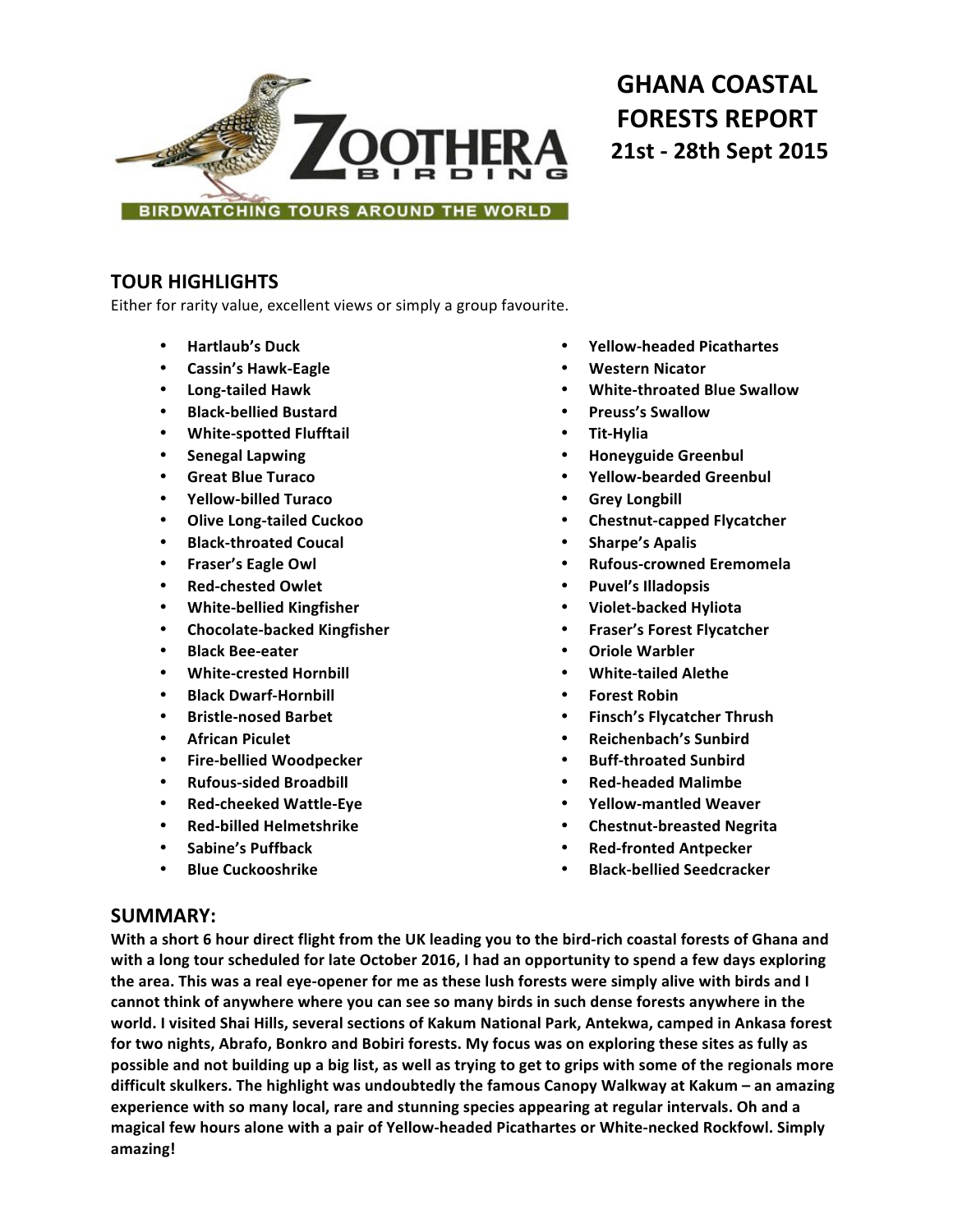# **Day 1 - Monday 21st September**

Flew with British Airways on a direct flight to Accra that took a little over 6 hours. Upon arrival I was greeted by my driver Prince and superb local guide Victor from Ashanti Tours and we drove 45 minutes to our hotel.

# **Day%2%%Tuesday%22nd September**

Breakfast was at 5.15am and we were soon off on the 20 minute drive to Shai Hills where we spent a pleasant morning's easy birding, following a track through grassland and dense bushes with some taller trees interspersed as well. I was feeling very relaxed and enjoyed getting nice scope views of species such as African **Grey%Hornbill**,'**Viellot's%Barbet**,'**Senegal%Parrot**,'**Splendid%Sunbird** and'**Violet3backed%Starlings**.'A'little'closer' was a pair of **Northern Puffbacks**, although I much preferred a Yellowbill that came in quite close to us and posed out in the open briefly. Just around the corner in an area of dense bushes with some rocks below we had a mad little session with several Yellow-throated Leafloves moving around us, followed by my first lifer -**Simple Leaflove**. Then a Grey-headed Bristlebill appeared for a short while, with **Snowy-crowned Robin-Chat**, **Cardinal Woodpecker, Blue-spotted Wood-Dove, Grey-backed Cameroptera, an African Thrush and a pair of Oriole Warblers** as well. It was a very exciting 20 minutes and in the end everything showed really nicely.

Further on we scanned some cliffs in the hope of seeing White-crowned Cliff-Chat, but nothing was showing except a Lead-coloured Flycatcher and a superb Violet Turaco that flew a long way over the grassland to land in a nearby tree. Then a Yellow-rumped Tinkerbird began calling and I eventually managed to get the scope on it, and a little further on a Yellow-fronted Tinkerbird showed well, along with a Black-necked Weaver. We walked further on and on reaching some more open grassland habitat managed to sort out both **Croaking** and **Siffling Cisticolas**. Further scanning revealed the first of 3 **Blue-bellied Rollers** seen this morning, along with Tawny-flanked Prinia and a pair of Yellow-throated Longclaws. So by now it was 9am and was starting to get hot although we had some nice cloud cover that certainly kept the temperature bearable. Then we drove quite a long way along the dirt track towards a cave and along the way we saw White-shouldered Black Tit, Gabar Goshawk, Flappet Lark and a family of Lesser Black-winged (Senegal) Lapwings. I was very pleased with the latter species as it was a new bird for me, and it was nice to watch them from the minibus as they didn't seem to mind our presence and I fired off a nice sequence of photos.

Up at the cave there was nothing happening but we did get a reply to the African Barred Owlet, which seems to be the standard thing according to other trip reports. So we drove back to the cliffs, seeing a cracking **Black-bellied Bustard** along the way and this time truly nailed Whitecrowned Cliff Chat with a pair flying in and landing high above us – another lifer as this is now split from Mocking Cliff Chat. The same area also had a pair of Lanner, and incredibly'both'**Double3toothed** and'**Bearded%Barbets** to' round off a very enjoyable morning. We also saw a **Rufous3crowned%Roller** and'several'**Woodland%Kingfishers** on telegraph wires as we drove back to the hotel.

After lunch we set off to Sakumono Lagoon where Kittlitz's Plover, a flock of **Collared Pratincoles** and a few **Black Herons** were the highlight. It was really hazy, but it



**Senegal Lapwing** 

was 1pm and rather hot. There were lots of other species present but viewing in these conditions wasn't great but for the record there was also: Eurasian Wigeon, White-faced Whistling-Duck, Squacco Heron, Western **Reef Egret, Ethiopian Swallow, Little Swift, African Palm Swift** and others....

The drive through Accra wasn't fun and I dozed off to the melodic strains of Nirvana from my iphone! Luckily I woke just in time for our arrival at Winneba Lagoon and its flock of 40+ **Royal Terns** and a few common' waders, which did include a White-fronted Plover. The nearby Winneba Plains was our last stop in the late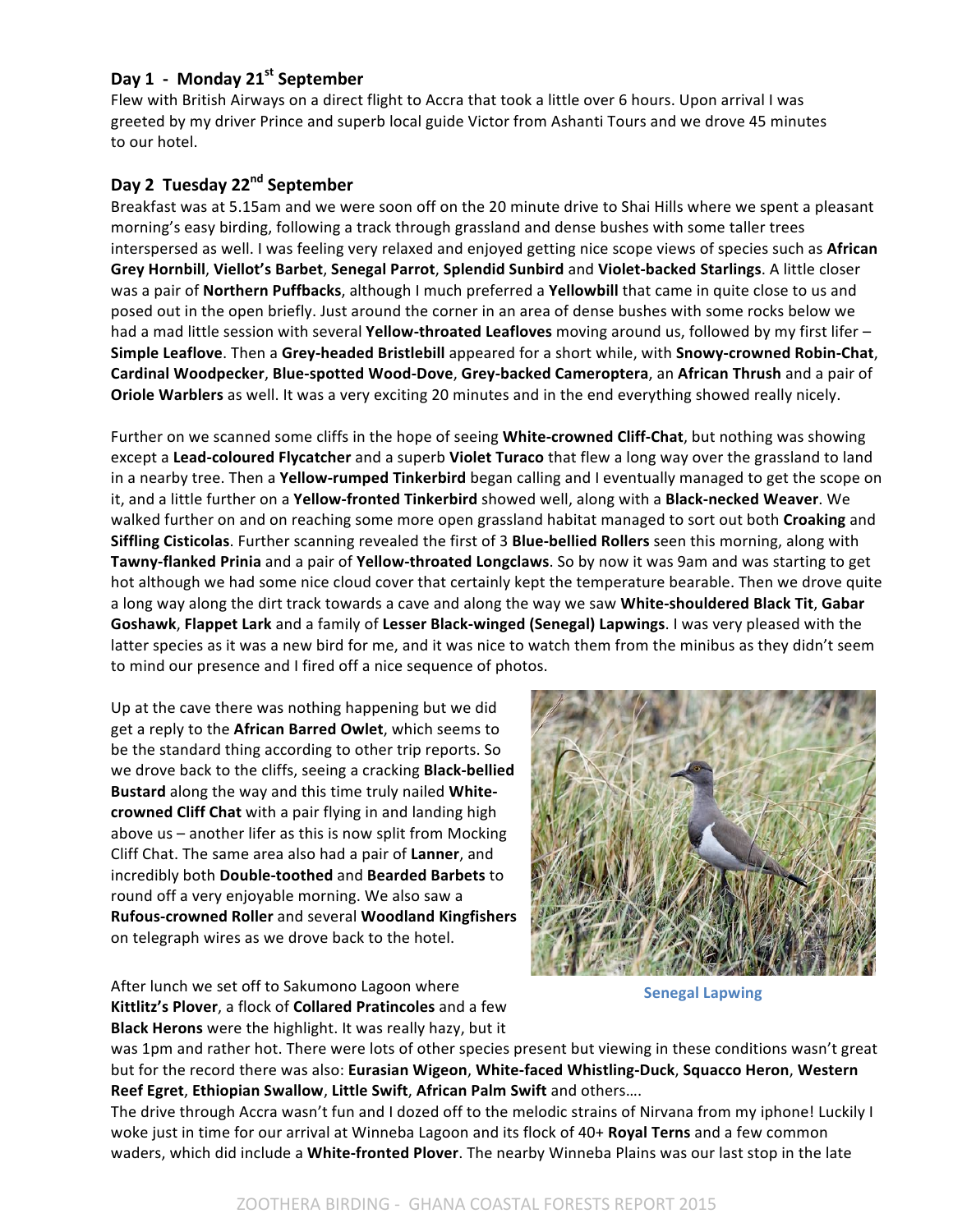afternoon and although we didn't spend long here the views of two different African Moustached Warblers were great, whilst there was also **Yellow-mantled Widowbird** and **Red-faced Cisticola** to entertain us as well. Glad we saw the lapwing and bustard earlier today as the grass was really tall here and there's no chance of seeing them here at present.

So that was our day and all that remained was a two hour drive to the Rainforest Lodge, my base for the next 2 nights to explore Kakum. Can't wait...

# **Day%3%%Wednesday%23rd September %%**

Have been struggling to come up with a way to adequately describe todays proceedings but suffice to say it was, for me, one of the finest days birding I have experienced for quite a long time. Don't get me wrong, I thoroughly enjoy the tours I lead (and I wouldn't do them if I didn't!) but I'm just looking at this personally because I had 47 lifers today! That is probably more than I've had for the past 3 years combined!

Anyway, what to say about Kakum Canopy Walkway, apart from it being an engineering masterpiece? Whilst perusing other trip reports I have to say I was in no way prepared for the walkway and didn't know what to expect and I think most other trip reports just gloss over or take a swift detour when it comes to the facts. Here is what I observed today: this walkway is suspended up to 40m above the forest floor, it consists of a series of wooden platforms fixed around some pretty thick tree trunks (all very safe' and well maintained), joined by a series of walkways. These walkways are basically what seemed to me super long aluminium ladders fused together for say 200 yards (the distance between each platform) with planks of wood bolted over the rungs of these ladders, all surrounded by a thick rope mesh. So you can't fall and it is perfectly safe, however the walkway moves and is UNDULATING, which means that certain parts, usually near each end, are on a little incline. There you go. Maybe I'm a big girl, maybe not but that's how I saw it today.

If you can overcome your nerves then the view amongst the canopy is superb and the birding is fantastic. I spent over 4 hours and notched up a lot of great birds, but I did sneak off trail and grab some delightful views of my Desirable Species No 1 - Rufous-sided Broadbill in the gloom of the forest first. Anyway, personal favourites from my time here were a gang of Red-billed Helmetshrikes, the stunning Preuss's Golden-backed Weaver, Black Dwarf-Hornbill, Brown**cheeked%Hornbill**,'**White3crested%Hornbill** complete with an extraordinarily long tail, **Violet3backed%Hyliota**,'**Sabine's%Puffback**,' the really cool **Chestnut-capped Flycatcher, Yellow-spotted Barbet,** Naked-faced Barbet, Finsch's Flycatcher-



**Black Dwarf-Hornbill** 

Thrush feeding on berries just below the walkway, Rufous-capped Eremomela, Yellow-billed Turaco, and a pair of totally awesome **Black Bee-eaters**. This latter species may well be a "tarts tick" but I was over the moon to have caught up with it and spent a magical 20 minutes scoping them from one of the platforms. Oh and I didn't carry the scope up here, my amazingly sharp local guide Victor did! Other species I saw up here included: Yellow-throated Tinkerbird, Fire-bellied, Little Green and **Melancholy%Woodpeckers**,'**Black3winged** and'**Western%Black3headed%Orioles**,'**Grey%Longbill**,'**Crested** and' **Blue3billed%Malimbes**,'**Little%Green**,'**Johanna's**,'**Collared**,'**Blue3throated%Brown**,'**Western%Olive** and'**Tiny%**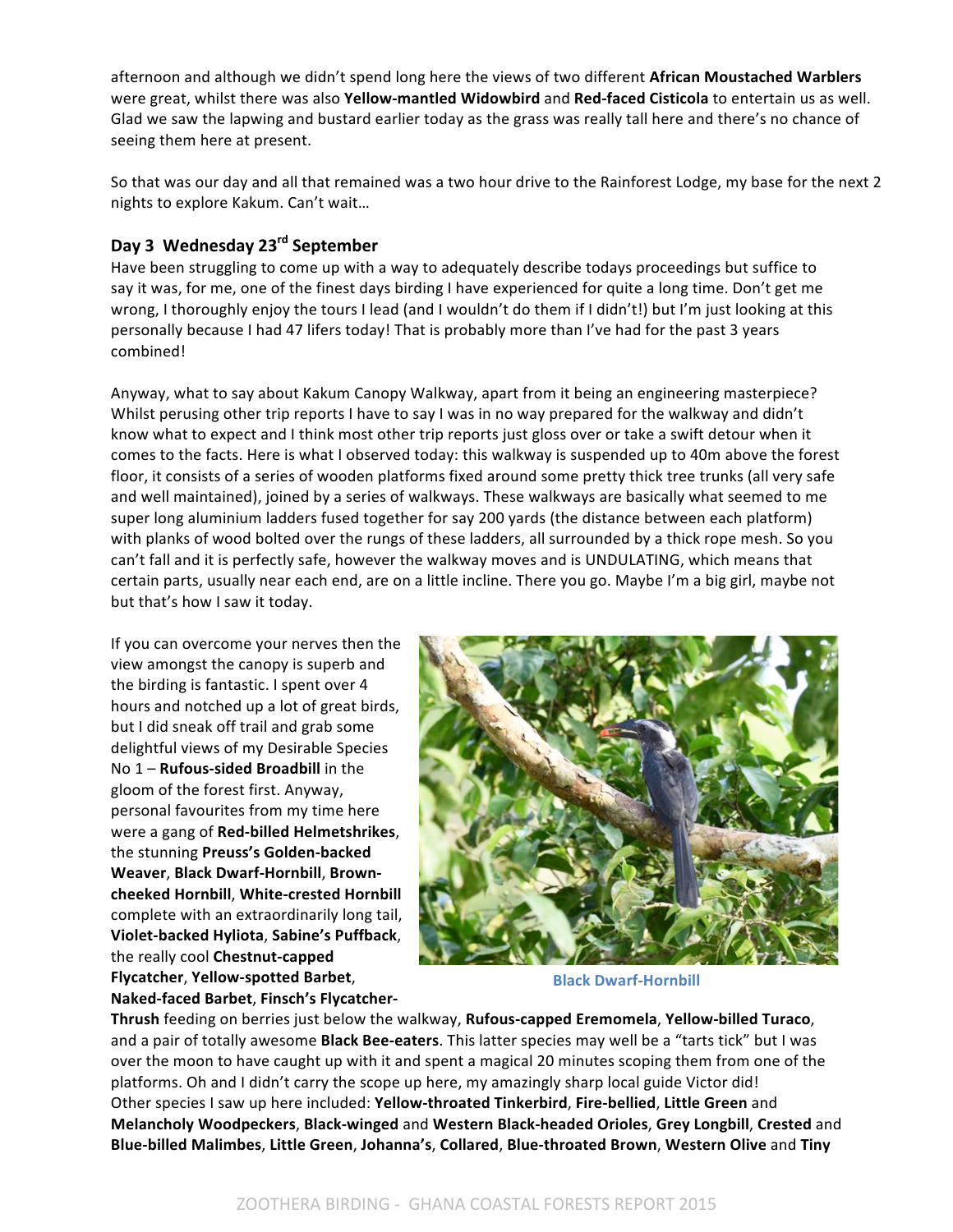**Sunbirds**,'**Red3tailed**,'**Yellow3whiskered**,'**Honeyguide**,'**Little%Grey**,'**Ansorge's**,'**Western%Bearded** and' **Slender3billed%Greenbuls**,'**Fraser's%Forest%Flycatcher**,'a'distant'**Piping%Hornbill**,'**Klaas's%Cuckoo**,'**Green% Hylia**,'**Cassin's%Spinetail**,'**Speckled%Tinkerbird**,'**Palm3nut%Vulture**,'**Yellow3mantled%Weaver**,'**Ussher's% Flycatcher**,'**West%African%Wattle3eye**,'**Yellowbill**,'**Red3bellied%Paradise3Flycatcher**,'**Forest%Chestnut3** winged Starling, and both White-breasted and Grey-headed Negrita. Phew – good birds huh?

We walked along some of the trails on the way back to the parking area and managed to see **Swamp** Palm Greenbul, a pair of Sharpe's Apalis, Blue-headed Crested Flycatcher, a cracking White-tailed Alethe skulking in the leaf litter, and an even more skulking Western Forest Robin that took me ages to get a good view of. Leaving here we drove to the Pra River and saw Rock Pratincole and White-bibbed **Blue Swallow** straight away, and driving back to the lodge a mixed flock of **Preuss's Cliff Swallows** and **Ethiopian Swallows** on some telegraph wires in a village.

After lunch and a bit of a rest back at the lodge (loved the air-con) we drove to a different section of Kakum Forest and despite high temperatures this afternoon I was very pleased to get decent, albeit neck-breaking, views of an Olive Long-tailed Cuckoo overhead. There was also Black-winged Red Bishop, Black-and-white Mannikin, Cassin's Honeybird and a Blue-headed Wood-Dove. Moving to another open area at the edge of the forest we had a Dusky-blue Flycatcher, Little Greenbul, Whistling **Cisticola** and **Orange-cheeked Waxbill**. Whilst waiting for the sun to set, which seemed to take ages, several **Black-throated Coucals** were calling but we were unable to get a decent view of them. Then just after dusk Victor played the call and in flew a Fraser's Eagle-Owl, which landed above us and remained long'enough'for'me'to'get'my'usual standard of owl'photo ie not sharp. But whatever, I was so excited to see this beauty and was a great way to end a stunningly great day's birding.

# **Day%4%%Thursday%24th September %%**

This morning we headed to an area of forest called Antekwa, which consisted of farm-bush interspersed with tall trees. A **Red-chested Goshawk** greeted our arrival and allowed us decent scope views before flying off. We then spent some time trying to call in a White-spotted **Flufftail and Puvel's Illadopsis**, both of which just called back but some compensation came in the shape of a lovely little Red-cheeked Wattle-Eye  $-$  such as exquisite bird. We then drove on a little further and spent the remainder of the morning birding in an area of taller trees, but not before securing stunning views of a much



**White-spotted Flufftail** 

more co-operative White-spotted Flufftail that hung around in its damp little corned for a full ten minutes but usually obscured by vines and branches.

Continuing on a flock of Viellot's Black Weavers perched up in the top of a tree, an Ashy Flycatcher was scoped, and a **Black-throated Coucal** gave the briefest of views. I really liked the lively Yellow-browed **Cameroptera** that'fed'beside'the'track giving'its'very'distinctive'call.'We'tried'several'times'for'**Congo%** Serpent-Eagle without any joy, but had nice looks at Velvet-mantled Drongo, Red-rumped Tinkerbird and a pair of **Hairy-breasted Barbets**. And that was our lot this morning, with the drive back to the lodge enlivened by a pair of **African Pygmy Kingfishers** perched right out in the open on telegraph wires never seen that before!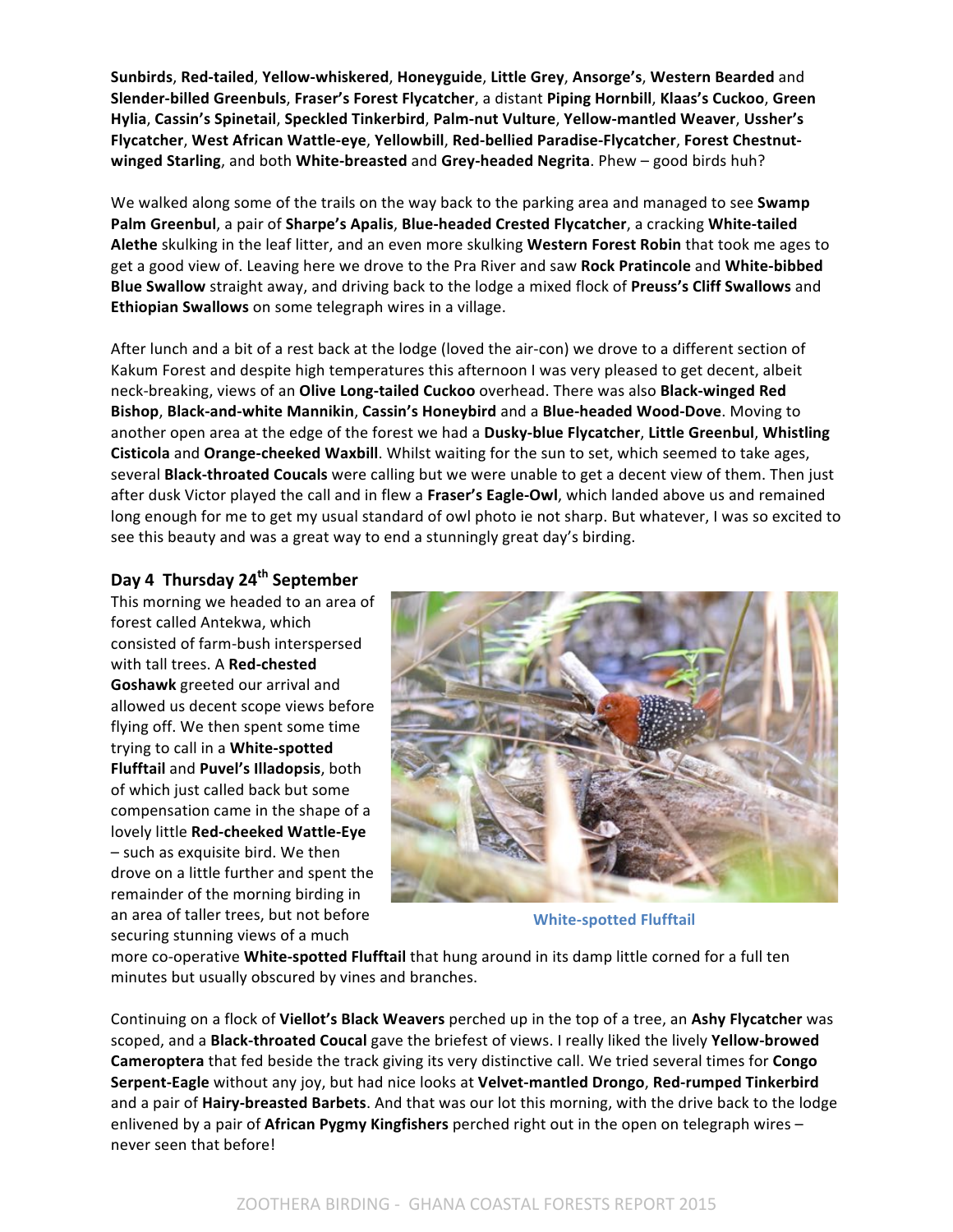Following lunch we set out on the 4 hour drive to Ankasa, stopping along Cape Coast to scope a few Hartlaub's Duck in a roadside lagoon. The same area also had Brown Sunbird, Malachite Kingfisher, African Jacana and a stunning male Reichenbach's Sunbird at point blank range. We reached Ankasa around 5pm and dropped our gear off at the campsite before driving for what felt like ages deeper into the forest to the first of a series of secluded pools. It was really quiet and apart from another **Hartlaub's** Duck and a fast-moving flock of Red-billed Helmet-Shrikes we didn't see anything else. Attempts at calling in Akun Eagle Owl only resulted in an African Wood Owl calling back, so we returned to the camp for dinner and a cool shower.

So 59 lifers in 3 days isn't bad considering I've birding extensively in Gambia, as well as other places such as Ethiopia, Namibia and Kenya, which just goes to show what a top destination Ghana really is. And during the night an **Akun Eagle Owl** was calling from the surrounding forest.

# **Day%5%%Friday%25th September**

Well I survived the first night's camping! Have to say the set up here is as good as it can be with large walk-in tents, a shower & toilet block, excellent food etc. If I could only just stop sweating! But to be woken by raindrops on canvas wasn't what I wanted to hear and in fact we had light rain for the first couple of hours of daylight. But that didn't stop us and we drove along the jeep track and then walked down to the first pond where our patience was rewarded with some views of a cracking White-bellied Kingfisher perched on a dead snag. What a bird, but no photos as I chose to soak up the views in my bins. There was also a pair of Chestnut-breasted Negrita, several Blue-billed Malimbe and a pair of Blue**breasted Kingfishers** present. The second pool was quiet so we walked on to the third pool and turned up **Olive-green Cameroptera** and had seconds of the delightful **Yellow-browed Cameroptera**. A cracking **Black-bellied Seedcracker** was startlingly bright, and a Great Blue Turaco was, well great! Leaving here, I scoped a **Copper-tailed Starling** as it sat on electricity pylons calling away.



**Rufous-sided Broadbill** 

The next couple of hours were rather frustrating, as is often the way with forest birding and we walked our socks off (well I would have if they weren't fused to my skin with damp and sweat!) until we found a nice mixed flock. Pride of place went to a **Shrike Flycatcher**, **Fraser's** and'**Western Olive% Sunbirds, Shining Drongo** and several **Icterine Greenbuls** in a mixed flock. So then, having already spent the best part of an hour trying to locate a constantly calling **Chocolatebacked Kingfisher** (in vain) another began calling nearby. This one also played cat-andmouse and somehow circled us

unseen before it flew in and landed overhead and took pride of place on my life list. What a cool bird but it was a pity it didn't hang around longer. Next up was a calling **Rufous-sided Broadbill** we tracked down to its display branch and I then spent an enjoyable half an hour scoping it and taking photos. A real privilege to watch such behaviour at leisure.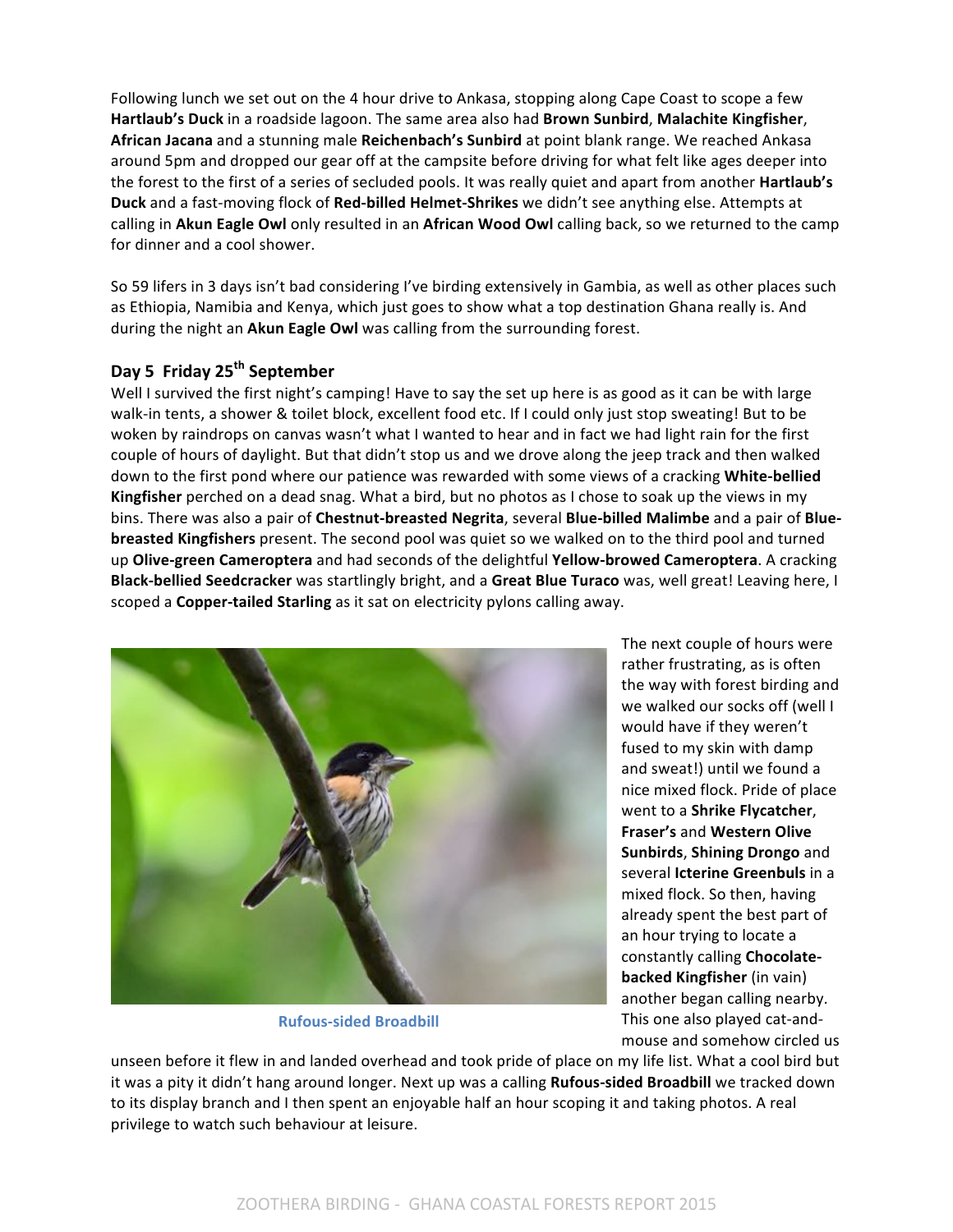During lunch back at the lodge, after another excellent meal, I sat around camp and enjoyed watching a nice little flock passing by that included Western Bearded Bulbul, another Fraser's Sunbird and had really nice looks at a Yellow-billed Turaco. Then Victor and I walked some nearby trails and found the forest to be really quiet, but a family of Cassin's Flycatchers were seen along the river, before we trudged on further into the forest. You just never know what is around the corner and I can only describe the forest as dead – until a Long-tailed Hawk began calling and thanks to Victor, it flew in right above our heads in response to the tape. Well it was maybe 200 feet above us in the tallest tree this side of the Sahara, in a small gap in the canopy but there it was. In fact we had several views of it, best of all when it was flying as you could really appreciate the extraordinarily long tail. It does what it says on the tin after all!'

And that was our day. I probably haven't done Ankasa justice as I spent far too long waiting for kingfishers today and watching the broadbill. Just to note, we also heard **Shining-blue Kingfisher, Green**tailed Bristlebill, Dusky Long-tailed Cuckoo and Black-Casqued Hornbill today. So this forest is home to some real gems and I'm very happy with what I've seen. If you like the whole camping experience and can put up with the humid environment and don't mind some mild discomfort then you are going to love it here. If you like your creature comforts, well... Stay well away..! Personally, I love it here.



**Ankasa Camp - my home for two nights.** 

# **Day%6%%Saturday%26th September %%**

Must be getting acclimatised as last night felt a little cooler and had a really good sleep, but woken by the raucous calls of the fabled **Nkulengu Rail** from the forest behind the camp. Driving along the jeep track after breakfast we had nice looks at a **Blue-headed Wood Dove** walking in front of us, before reaching our drop-off point deep within the forest. We were on the lookout for flocks and we did encounter a few during our morning's walk. At an open area we had a **Blackthroated Coucal, a cracking Western Nicator** and the extremely localised Yellow-bearded **Greenbul**, with a pair of hulking Great Blue Turacos flying over. I was also pleased to get better looks at a flock of **Red-vented Malimbe** as my views from Kakum weren't that good. So we meandered along a series of

trails and I managed to find a lovely little **Buff-throated Sunbird** in a mixed flock coming in to the owlet call, and I enjoyed some nice views of an assortment of previously seen species such as **Icterine** and **Swamp Palm Bulbul, Blue-throated Brown Sunbird, Western Olive Sunbird** etc etc. We also heard Congo Serpent-Eagle, Red-billed Dwarf Hornbill and had a fleeting glimpse of a Black-capped Illadopsis, oh and a Dusky Crested **Flycatcher** and **Buff-spotted Woodpecker** were new trip birds. And just as we were walking back to the pick-up point I managed to get the mega Red-fronted Antpecker to end my time in the fabulous Ankasa forest on a huge high!

So after a quick shower and then lunch, we loaded our gear back into the minibus and set off to Brenu Beach. Glorious air-con felt sooo good, but I have to say that Ankasa is a great birding destination and there's just so much to see I only felt like I had just scratched the surface. Anyway, driving along a small roadside marsh held my first Orange Weaver before reaching Brenu Beach Road. This open habitat was a complete contrast to the dense forests I've been birding these past couple of days and we quickly added a few padders to the list such as **Purple%Heron**,'**Senegal%Coucal**,'**Black3shouldered%Kite**,'**Grey%Kestrel**,'**Northern%Fiscal**,'**Bar3breasted%Firefinch** and Black-rumped Waxbill. We searched for Marsh Tchagra but didn't get a response despite staying on site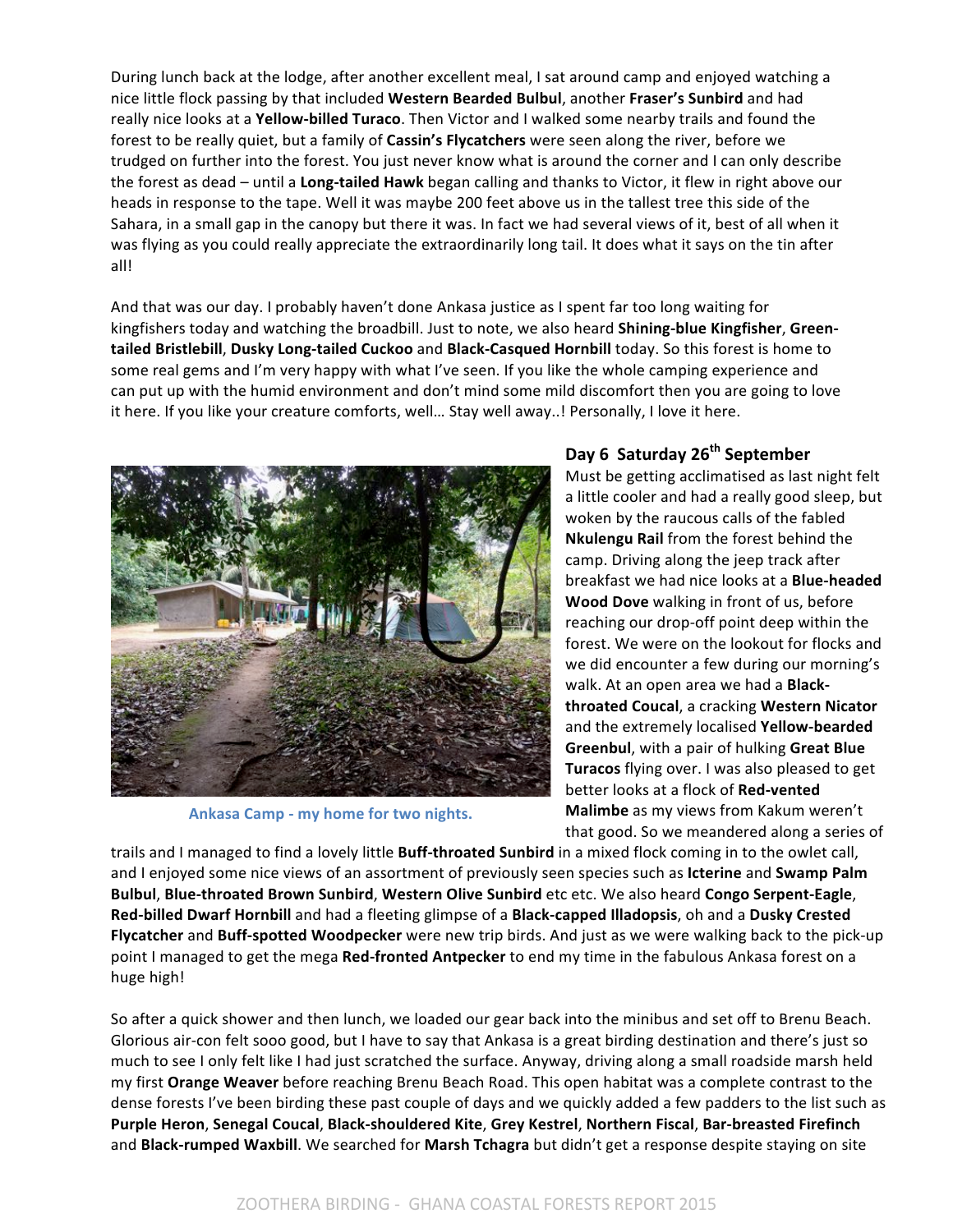until quite late but eventually had to concede defeat and drive on to our last stop of the day. Along a dirt track a Long-tailed Nightjar showed well down to a few metres, and with potential other goodies here such as Plain and **Black-shouldered Nightjars** also possible I look forward to returning here on tour next year. From here it wasn't too long before we pulled in to the Rainforest Lodge near Kakum and a welcoming hot shower – wonderful.

# **Day%7%%Sunday%27th September**

Drove the short distance to the Abrufo section of Kakum forest and spent a productive and very nice few hours' birding the farmbush and then taller, mature forest a bit later. First goodie of the day was a Red-cheeked Wattle-Eye giving the best views yet and I liken this species to a miniature Bird-of-Paradise as it is so stunning. You just have to see it....! At the same spot a Puvel's Illadopsis skulked, but not that well and I got bins on it, but a **Blue-shouldered Robin-Chat** was a true arch-skulker and never showed but sang away from a dense area' of brush. Nearby a **Brown Illadopsis** showed briefly, and then a **Black Bee-eater** posed on top of a bush – just a shame it was so overcast and dull as the photo doesn't do the bird justice at all. A West African Wattle-Eye also appeared, and there was a **Guinea (Green) Turaco** and some Western Bluebills around as well. Then a Honeyguide Greenbul sat out in the open, a Superb Sunbird appeared, and both Green Crombec and Redrumped Tinkerbird gave repeated views.



**%%%%%%%%%%%%%%%%%%%%%%%%%%%%%%%%%%%%%%White3tailed%Alethe%%%%%%%%%%%%%%%%%%%%%%%%%%%%%%%%%%%%%%%%%%%%%%%%%%%%%%%%%%%%%%%%%%Black%Bee3eater**

Then we followed a trail into the forest and had excellent views of a Western Nicator right out in the open. But I'most remember this trail for the huge antswarm I stood way too close to (hence the burning sensation up my legs) whilst trying to get a photo of one of the four White-tailed Alethe's feasting on huge numbers of bugs, crickets and some really ugly spiders all fleeing the maelstrom of ants. Anyway, we stood out in the now beating sunshine in an open area and scoped my first Bristle-nosed Barbet and tinkered with a calling Black **Cuckoo** that flew low overhead a couple of times. There was also a **Naked-faced Barbet** here and a **European** Honey Buzzard flew over. Eventually we had to return to the minibus, but not before Victor spotted a Tit Hylia along the trail up ahead and I can't tell you how pleased I was to see this species – the smallest bird in Africa no less! And it showed really well too. So then we set out on the two hour drive to the lunch stop and from there it was another hour to the village where we walked into the forest for one of those Holy Grail birds.

Thankfully, it was a much shorter walk to the picathartes stake-out than I anticipated and after a 30 minute walk through the forest (and a **Cassin's Hawk-Eagle** soaring overhead) we arrived at the small cliff and as we rounded a corned a flipping Yellow-headed Picathartes shot out from the shadows and off into the forest. Damn! So I settled into a groove behind a tree where I had a view of the whole arena below the overhanging cliff where one nest was visible. It was 3.20pm and I thought I'd made a mistake in not sitting down but at 3.50pm some movement off to the right caught my eye and I froze as sure enough there was a picathartes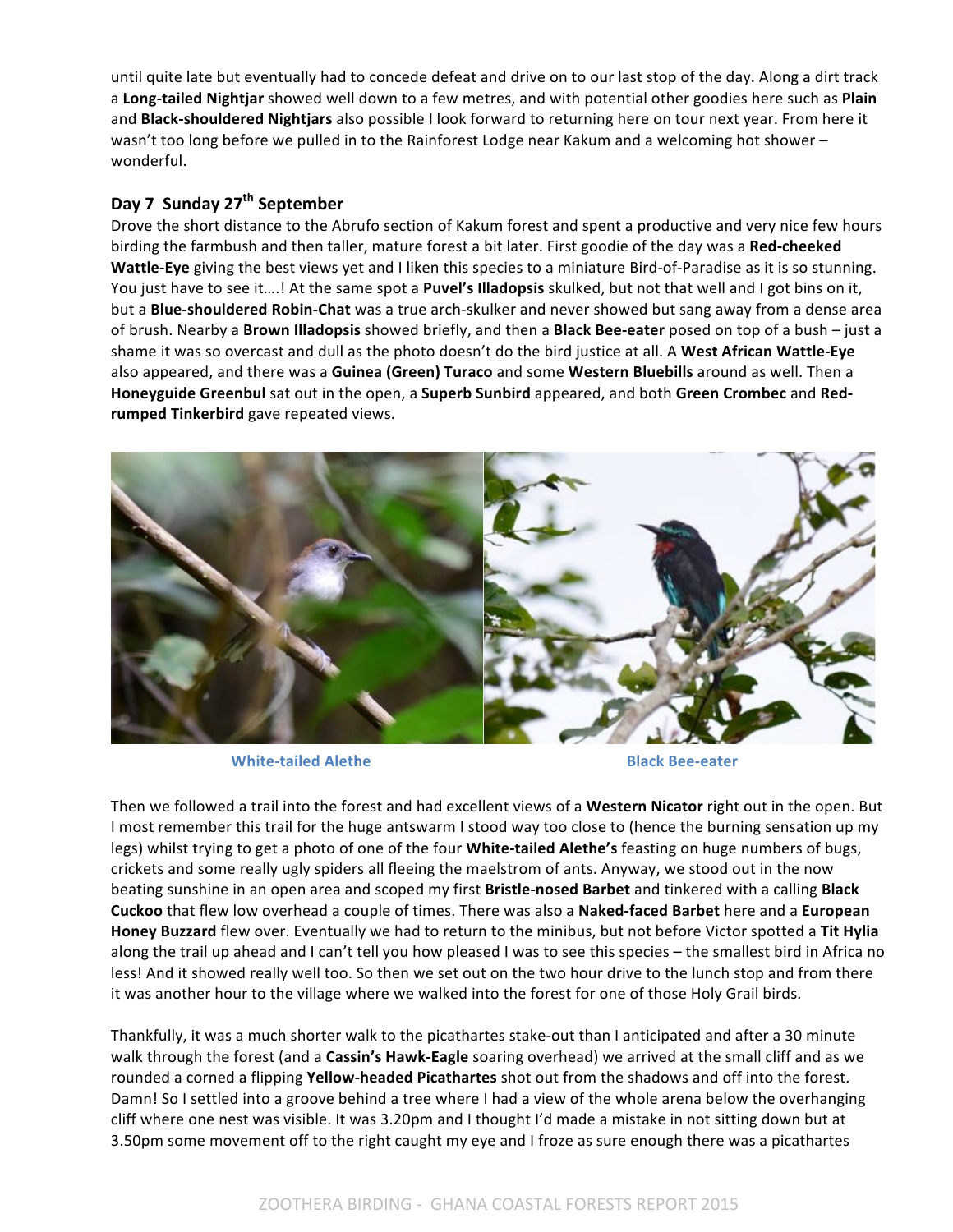standing amongst the tangle of vines and leaves. Wow! I daren't move and could hardly breathe as it made a few hops and came out into the open a bit more before pausing once again. After several minutes had passed I slowly moved the camera and fired a few shots, and the bird didn't seem bothered by this – but it was only maybe 9 or 10 metres away. Still not moving I waited and waited and thankfully the bird moved up onto a rock in full view and began to preen - holy cow! Then, over the course of the next 40 minutes I was fully able to enjoy the whole 'picathartes experience'. A second bird also came in, and I was really lucky they had arrived early as the light was still good enough to get some decent shots (well I was shooting on f2.8 at iso 1250 giving me  $1/20^{th}$ ) but on the tripod it was good enough. At one stage, and I'm guessing it was the male, hopped right up to me until just a metre away and looked me right in the eye. How stunningly incredible was that? Even more incredible was that 'he' came back around 5 minutes later and did exactly the same thing. I must admit I thought I was being reasonably inconspicuous and barely moved the entire time I was here, and using the wireless shutter remote with LiveView worked a treat - thank you Nikon. Well at 4.30pm both birds melted back into the forest and I did the decent thing and retreated as well. Walking back towards the village a Redchested Owlet began calling and amazingly I spotted it perched high overhead in the foliage of a super tall tree. What an afternoon. All that remained was to drive a couple of hours to my last night's hotel and count up my 86 lifers scored in just 6 days birding here so far....



**The incomparable Yellow-headed Picathartes** 

# **Day%8%%%Monday%28th September**

My last morning's birding was at nearby Bobiri Forest and as soon as I stepped out of the minibus a **Blue Cuckooshrike** was calling and we had good scope views as it sat calling from a tall tree. The surrounding area was very active and we also had great looks at the superb Buff-throated Sunbird, which is a really rubbish name for such a stunning bird. Also seen here was a pair of Little Green Woodpeckers, a flock of Red-billed Helmet-Shrikes, Klaas's Cuckoo, Yellow-mantled Weaver, Slender-billed Greenbul and a pair of Tit Hylias. Working our way slowly along the forest track I think the low cloud, mist and drizzle was literally dampening down bird activity as we saw not a lot else for quite a while until entering a clearing where we had the first **Green Sunbird** of the trip, along with a Hairy-breasted Barbet and Grey-headed Negrita. So we decided to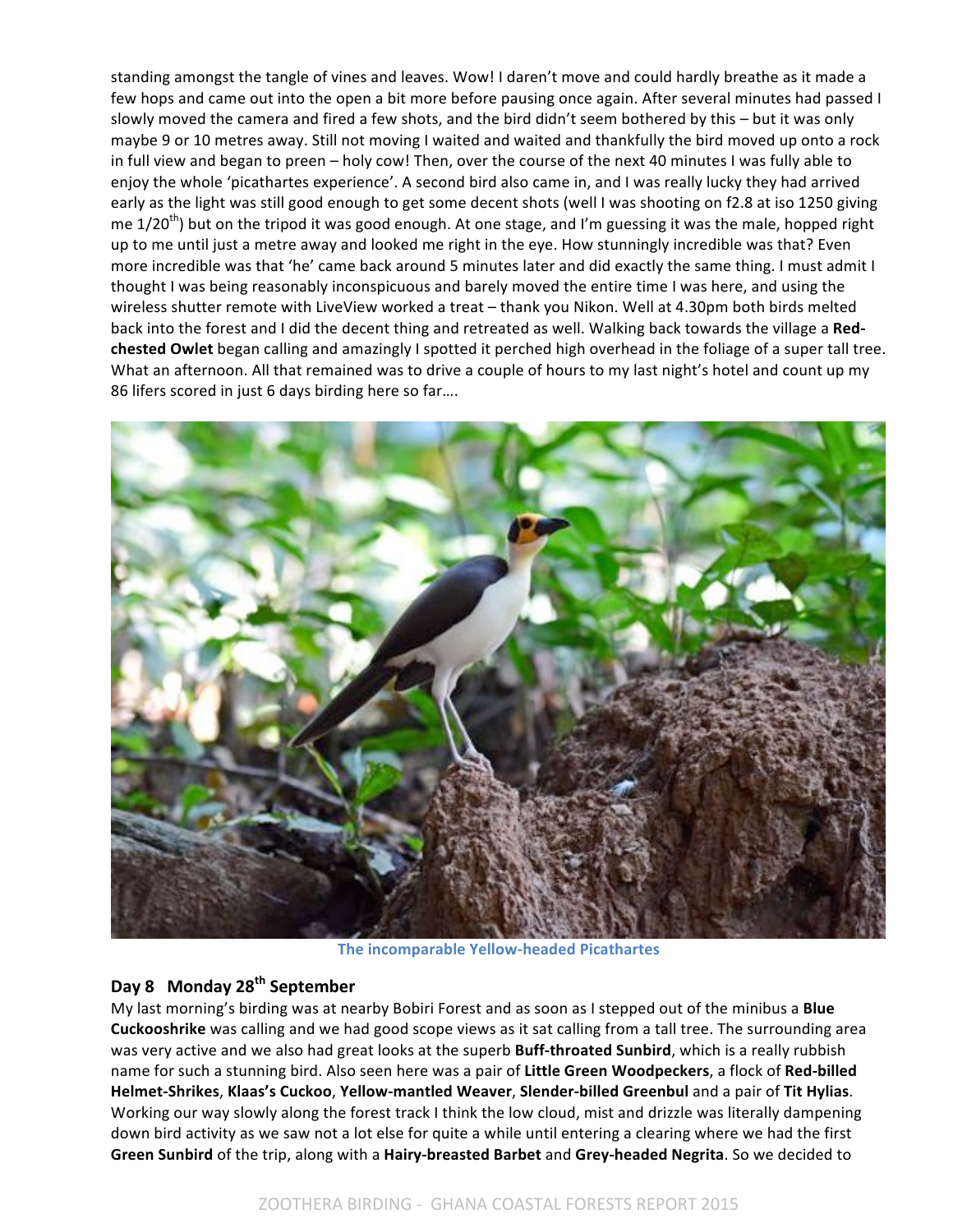retrace our steps and along the way a burst of activity produced Sharpe's Apalis, West African Wattle-eye, Blue-throated Brown Sunbird, and best of all a pair of African Piculets. And that was a fitting end to an all too brief six and a half days birding of Ghana's forests that had given me 88 lifers amongst 233 species seen but above all that some much needed and valuable experience.

I have to thanks Ashanti for setting this up for me, to Prince for being an excellent driver, and Victor for being an incredible guide. It was a perfect few days and I cannot wait to return in 2016.

Nick Bray.





**Tit-Hylia Chocolate-backed Kingfisher** 





**Black-bellied Bustard Reichenbach's Sunbird**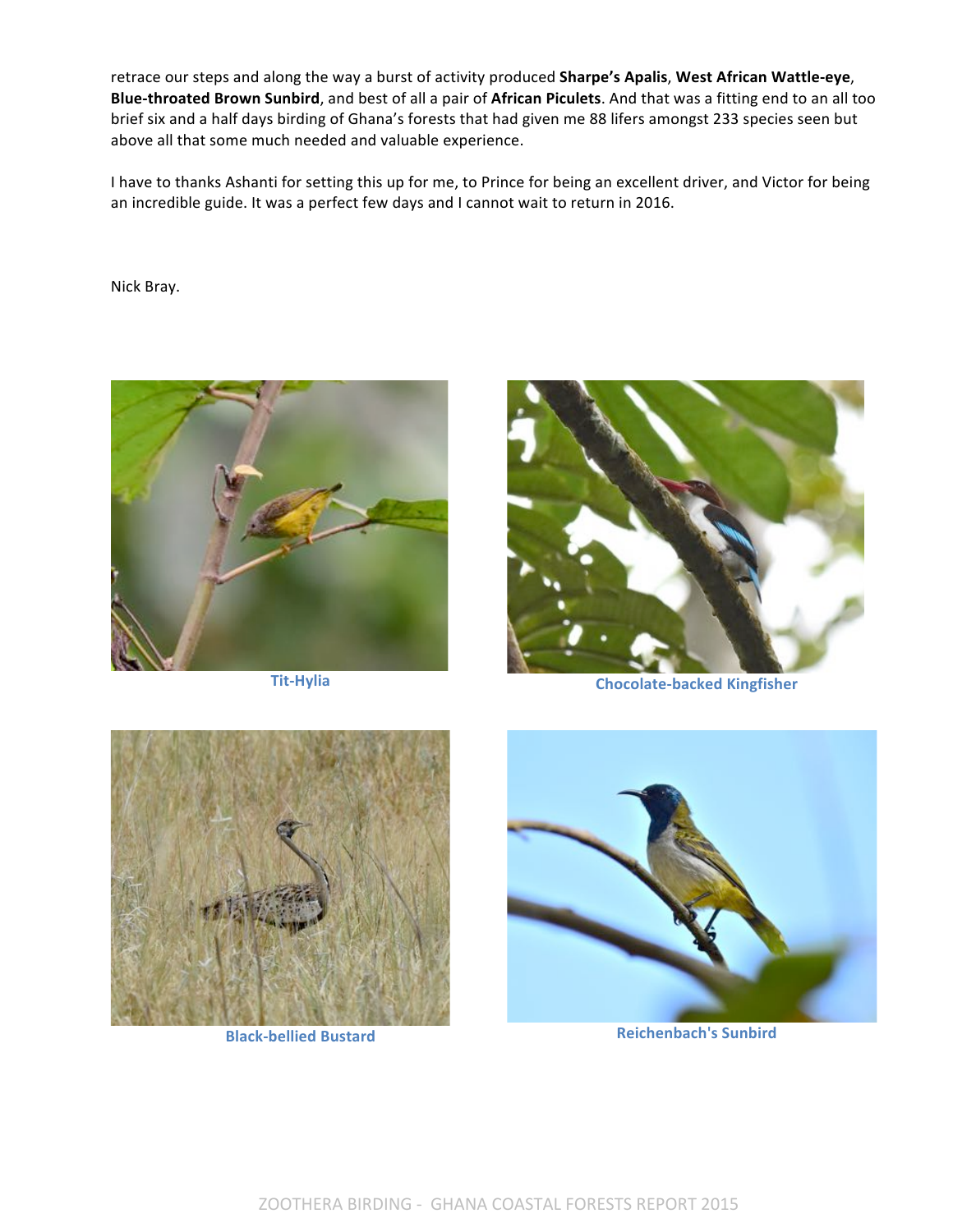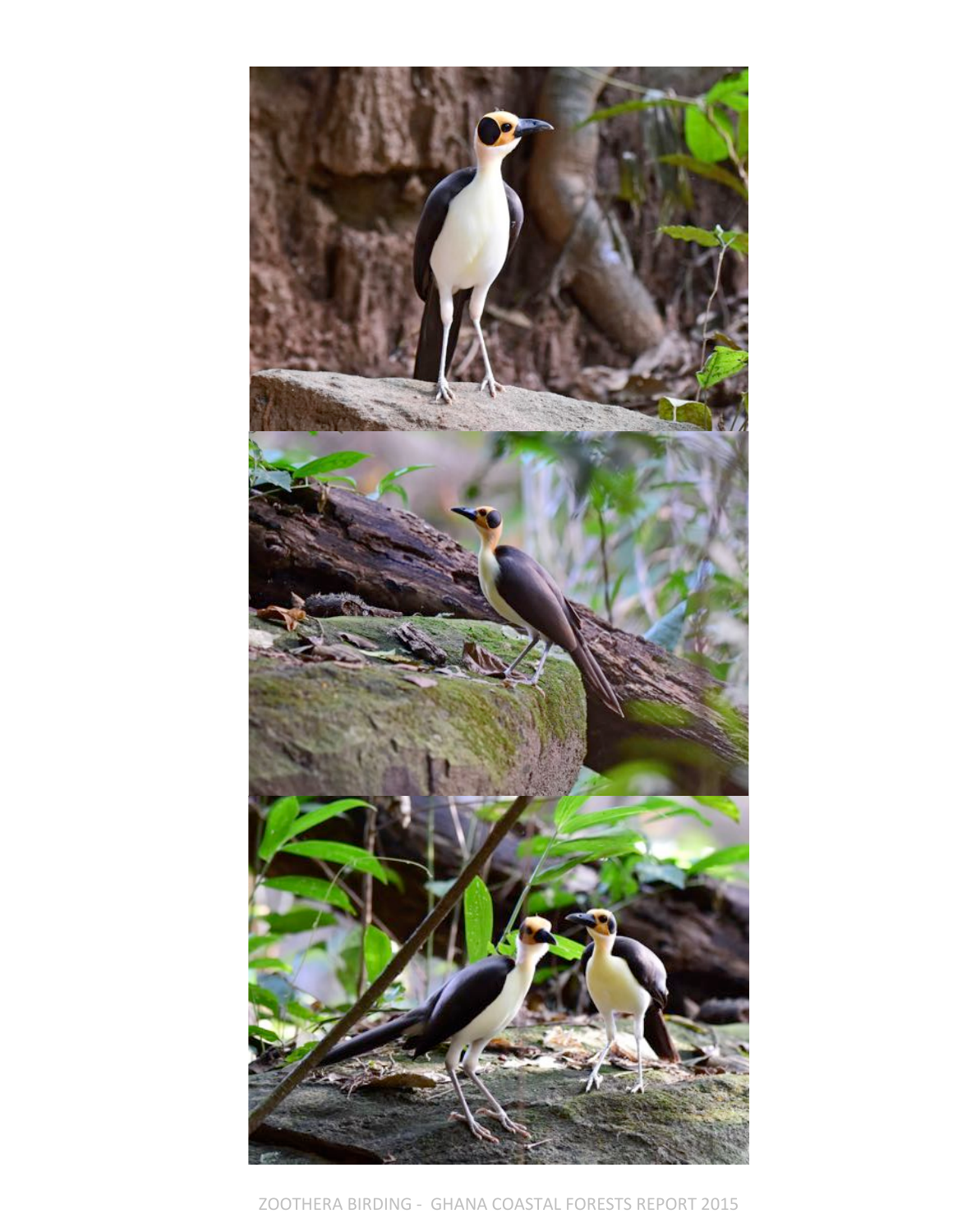# **SYSTEMATIC%LIST%– GHANA%COASTAL%FORESTS SEPTEMBER%2015**

| <b>ANSERIFORMES: Anatidae</b><br>White-faced Whistling Duck<br>Hartlaub's Duck | Dendrocygna viduata<br>Pteronetta hartlaubii |
|--------------------------------------------------------------------------------|----------------------------------------------|
| Eurasian Wigeon                                                                | Anas penelope                                |
| <b>GALLIFORMES: Numididae</b><br><b>Helmeted Guineafowl</b>                    | Numida meleagris                             |
| <b>GALLIFORMES: Odontophoridae</b>                                             |                                              |
| Stone Partridge (H)                                                            | Ptilopachus petrosus                         |
| <b>GALLIFORMES: Phasianidae</b>                                                |                                              |
| Double-spurred Francolin                                                       | Pternistis bicalcaratus                      |
| PODICIPEDIFORMES: Podicipedidae                                                |                                              |
| Little Grebe                                                                   | Tachybaptus ruficollis                       |
| PELECANIFORMES: Threskiornithidae                                              |                                              |
| Spot-breasted Ibis (H)                                                         | Bostrychia rara                              |
| <b>PELECANIFORMES: Ardeidae</b>                                                |                                              |
| Squacco Heron                                                                  | Ardeola ralloides                            |
| Western Cattle Egret                                                           | <b>Bubulcus ibis</b>                         |
| Grey Heron                                                                     | Ardea cinerea                                |
| Purple Heron                                                                   | Ardea purpurea                               |
| <b>Great Egret</b>                                                             | Ardea alba                                   |
| <b>Black Heron</b>                                                             | Egretta ardesiaca                            |
| Little Egret                                                                   | Egretta garzetta                             |
| Western Reef Heron                                                             | Egretta gularis                              |
| <b>SULIFORMES: Phalacrocoracidae</b>                                           |                                              |
| Reed (Long-tailed) Cormorant                                                   | Microcarbo africanus                         |
| <b>ACCIPITRIFORMES: Accipitridae</b>                                           |                                              |
| <b>Black-winged Kite</b>                                                       | Elanus caeruleus                             |
| African Harrier-Hawk                                                           | Polyboroides typus                           |
| Palm-nut Vulture                                                               | Gypohierax angolensis                        |
| European Honey Buzzard                                                         | Pernis apivorus                              |
| <b>Hooded Vulture</b>                                                          | Necrosyrtes monachus                         |
| Cassin's Hawk-Eagle<br>Gabar Goshawk                                           | Aquila africana<br>Micronisus gabar          |
| Long-tailed Hawk                                                               | Urotriorchis macrourus                       |
| Red-chested Goshawk                                                            | Accipiter toussenelii                        |
| Yellow-billed Kite                                                             | Milvus aegyptius                             |
| <b>OTIDIFORMES: Otididae</b>                                                   |                                              |
| <b>Black-bellied Bustard</b>                                                   | Lissotis melanogaster                        |
| <b>GRUIFORMES: Sarothruridae</b>                                               |                                              |
| White-spotted Flufftail                                                        | Sarothrura pulchra                           |
| <b>GRUIFORMES: Rallidae</b>                                                    |                                              |

Nkulengu Rail (H) **Himantornis** haematopus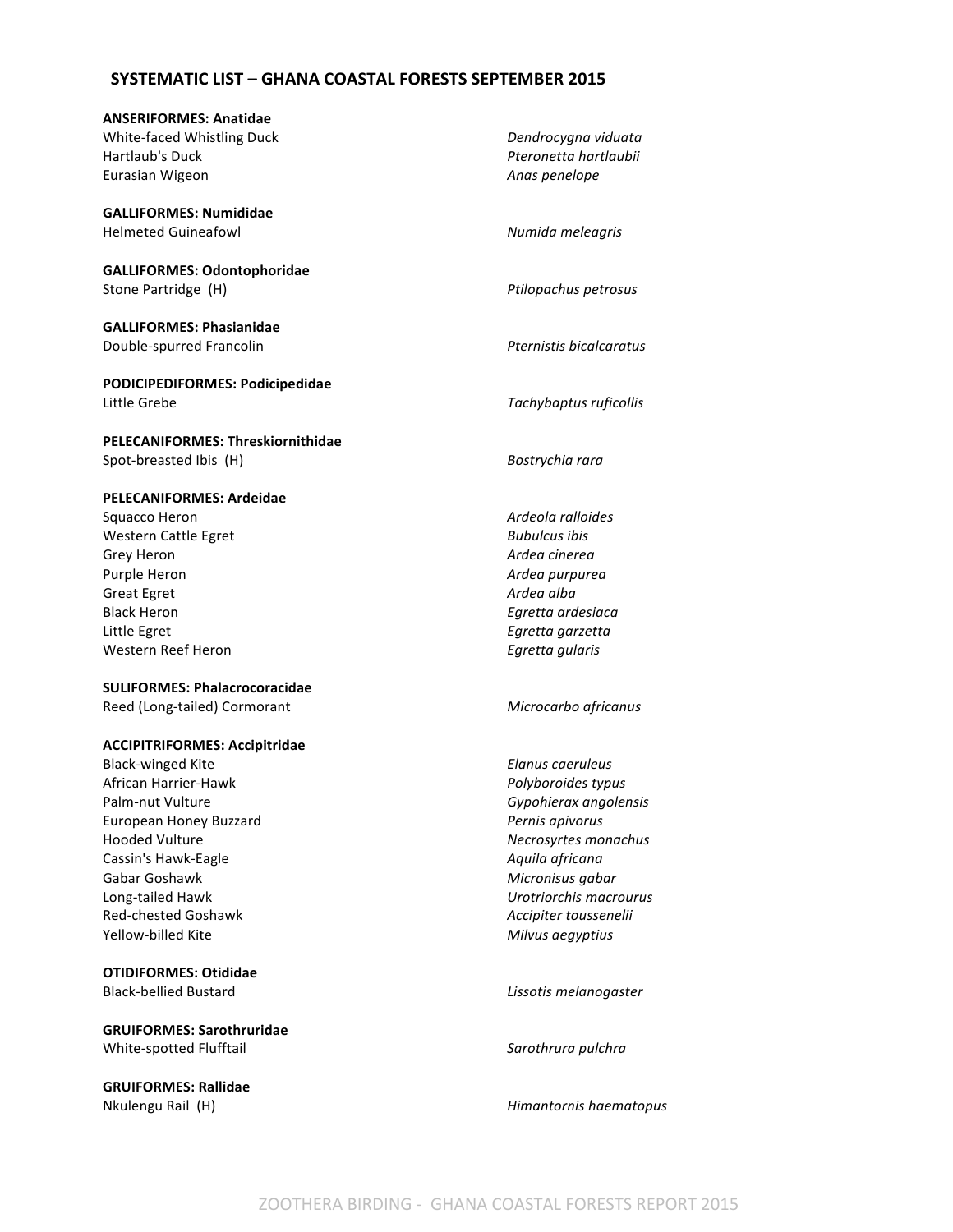## **CHARADRIIFORMES:%Recurvirostridae**

### **CHARADRIIFORMES:%Charadriidae**

Spur-winged Lapwing **Vanellus** spinosus **Vanellus** spinosus Senegal Lapwing **Vanellus** Lapwing **Vanellus** Lapwing **Vanellus** Lugubris African Wattled Lapwing **Vanellus** senegallus **Vanellus** senegallus Grey Plover *Pluvialis squatarola* Common Ringed Plover **Charadrius Charadrius** *Charadrius hiaticula* Kittlitz's'Plover *Charadrius+pecuarius* White-fronted Plover **Charadrius** marginatus **Charadrius** marginatus Kentish'Plover *Charadrius+alexandrinus*

### **CHARADRIIFORMES:%Jacanidae**

## **CHARADRIIFORMES: Scolopacidae**

Whimbrel *Numenius+phaeopus* Marsh Sandpiper **Marsh Sandpiper** *Tringa stagnatilis* Common Greenshank **Tringa** nebularia Wood Sandpiper *Tringa glareola* **Common Sandpiper** *Actitishypoleucos Actitis hypoleucos* Sanderling **Calidris** alba

# **CHARADRIIFORMES:%Glareolidae**

Collared'Pratincole *Glareola+pratincola* Rock'Pratincole *Glareola+nuchalis*

## **CHARADRIIFORMES:%Laridae**

# **COLUMBIFORMES:%Columbidae**

Rock Dove **Columba** livia Red-eyed Dove *Streptopelia semitorquata* Laughing Dove *Spilopelia senegalensis* Spilopelia senegalensis Blue-spotted Wood Dove **Turtur** afer Blue-headed Wood Dove *Turtur brehmeri* African Green Pigeon *Treron calvus* 

# **MUSOPHAGIFORMES: Musophagidae**

Great Blue Turaco **Computer Contract Constanting Constanting Corythaeola cristata** Guinea'Turaco *Tauraco+persa* YellowDbilled'Turaco *Tauraco+macrorhynchus* Violet'Turaco *Musophaga+violacea* Western Plantain-eater **CRINICAL EXECUTE:** *Crinifer piscator Crinifer piscator* 

# **CUCULIFORMES: Cuculidae**

Black-throated Coucal **Centropus** *Centropus leucogaster* Senegal'Coucal *Centropus+senegalensis* Blue-headed Coucal **Centropus** *Centropus monachus* Blue Malkoha (Yellowbill) *Ceuthmochares aereus Ceuthmochares aereus* Klaas's Cuckoo **Chrysococcyx** klaas African Emerald Cuckoo (H) **Chrysococcyx** cupreus Dusky Long-tailed Cuckoo (H) **CERCOCOCCYX** *Cercococcyx mechowi* Olive Long-tailed Cuckoo **Cercococcyx** olivinus Cercococcyx olivinus

### Black-winged Stilt **Himantopus** *Himantopus himantopus*

## African Jacana *Actophilornis africanus Actophilornis africanus*

Royal'Tern *Thalasseus+maximus* Sandwich'Tern *Thalasseus+sandvicensis* Little'Tern *Sternula+albifrons* Black Tern **Chlidonias** niger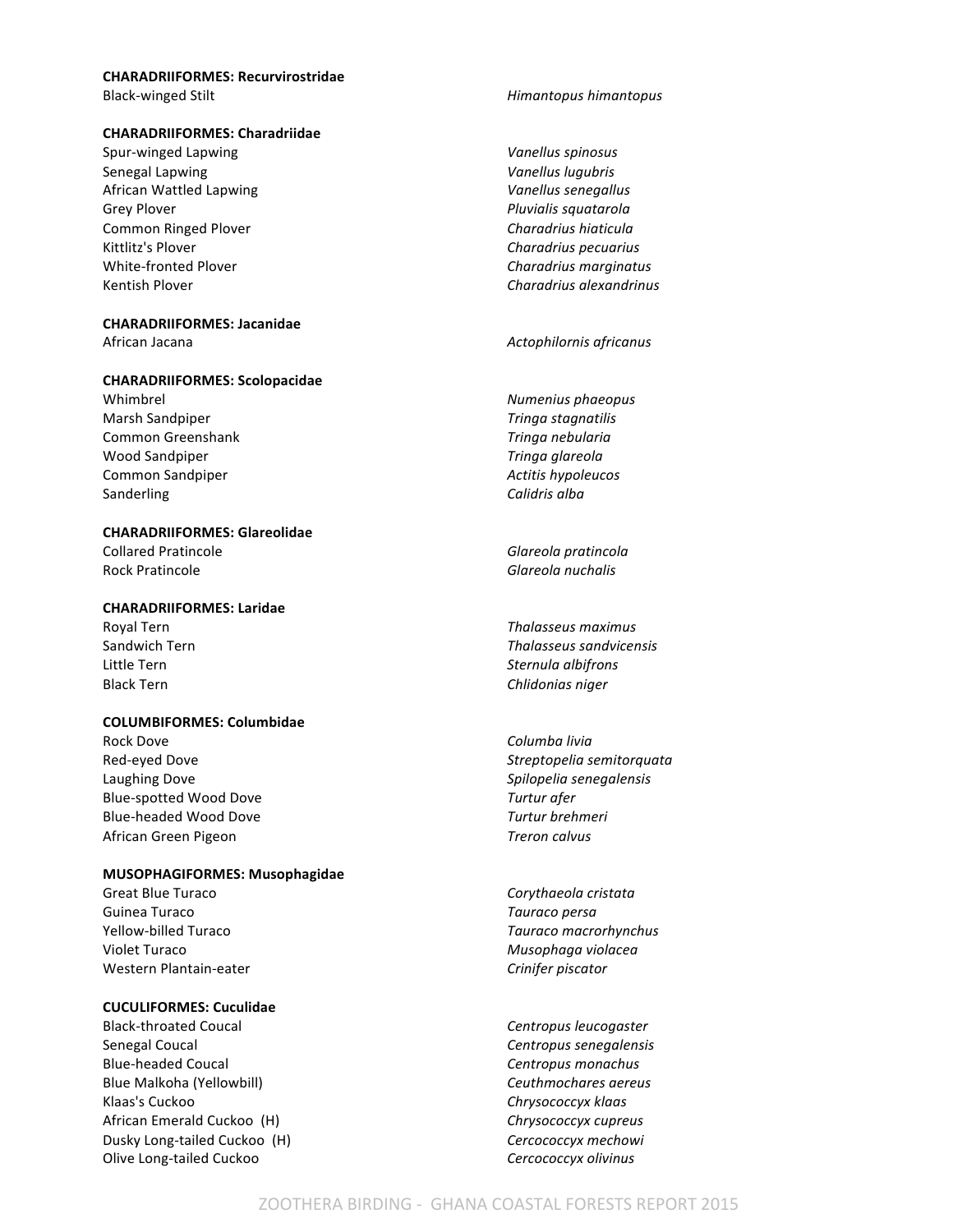### **STRIGIFORMES: Strigidae**

Fraser's Eagle-Owl **Bubot Account Fraser's** Eagle-Owl Akun Eagle-Owl (H) **Bubo** *Bubo leucostictus Bubo leucostictus* African Wood Owl **Strix** Woodfordii **Strix** Woodfordii African'Barred'Owlet *Glaucidium+capense*

**CAPRIMULGIFORMES:%Caprimulgidae** Long-tailed Nightjar **Caprimulgus** climacurus **Caprimulgus** climacurus

**APODIFORMES: Apodidae** 

African Palm Swift **Cypsiurus** *Cypsiurus parvus* Little Swift **Apus** affinis

### **CORACIIFORMES:%Coraciidae**

Purple (Rufous-crowned) Roller *Coracias naevius* Blue-bellied Roller *Coracias cyanogaster* 

## **CORACIIFORMES:%Alcedinidae**

Chocolate-backed Kingfisher **Halcyon** badia Blue-breasted Kingfisher **Halcyon** malimbica Woodland'Kingfisher *Halcyon+senegalensis* African Pygmy Kingfisher **Ispidina** picta White-bellied Kingfisher **Constanting Constanting Constanting Constanting Constanting Constanting Constanting Constanting Constanting Constanting Constanting Constanting Constanting Constanting Constanting Constanting Cons** Malachite Kingfisher **Communistation** Corythornis cristatus Shining-blue Kingfisher (H) **Alcedo** quadribrachys Pied Kingfisher **Ceryle** rudis

### **CORACIIFORMES: Meropidae**

Black Bee-eater **Merops** gularis

## **BUCEROTIFORMES: Bucerotidae**

African Pied Hornbill **African's** Lophoceros fasciatus African Grey Hornbill *Lophoceros nasutus* Red-billed Dwarf Hornbill (H) *Lophoceros camurus* Piping Hornbill *Bycanistes fistulator* Brown-cheeked Hornbill *Bycanistes cylindricus Bycanistes cylindricus* Black-and-white-casqued Hornbill *Bycanistes subcylindricus* Black-casqued Hornbill (H) **Ceratogymna** atrata Black Dwarf Hornbill **Motion Communist Communist Provision Communist Communist Provision Communist Provision Communist Provision Communist Provision Communist Provision Communist Provision Communist Provision Communist Pro** White-crested Hornbill *Morizocerus albocristatus Horizocerus albocristatus* 

### **PICIFORMES: Lybiidae**

Bristle-nosed Barbet **Gymnobucco** peli Naked-faced Barbet **Gymnobucco** calvus Speckled'Tinkerbird *Pogoniulus+scolopaceus* Red-rumped Tinkerbird *Pogoniulus atroflavus* YellowDthroated'Tinkerbird *Pogoniulus+subsulphureus* Yellow-rumped Tinkerbird *Pogoniulus bilineatus* YellowDfronted'Tinkerbird *Pogoniulus+chrysoconus* YellowDspotted'Barbet *Buccanodon+duchaillui* Hairy-breasted Barbet **Tricholaema** hirsuta Vieillot's Barbet *Lybius vieilloti* Double-toothed Barbet *Lybius bidentatus* Bearded Barbet *Lybius dubius* 

### Black Cuckoo **Cuculus** Cuculus Cuculus clamosus

Red-chested Owlet **Glaucidium** tephronotum

Cassin's Spinetail *Neafrapus cassini*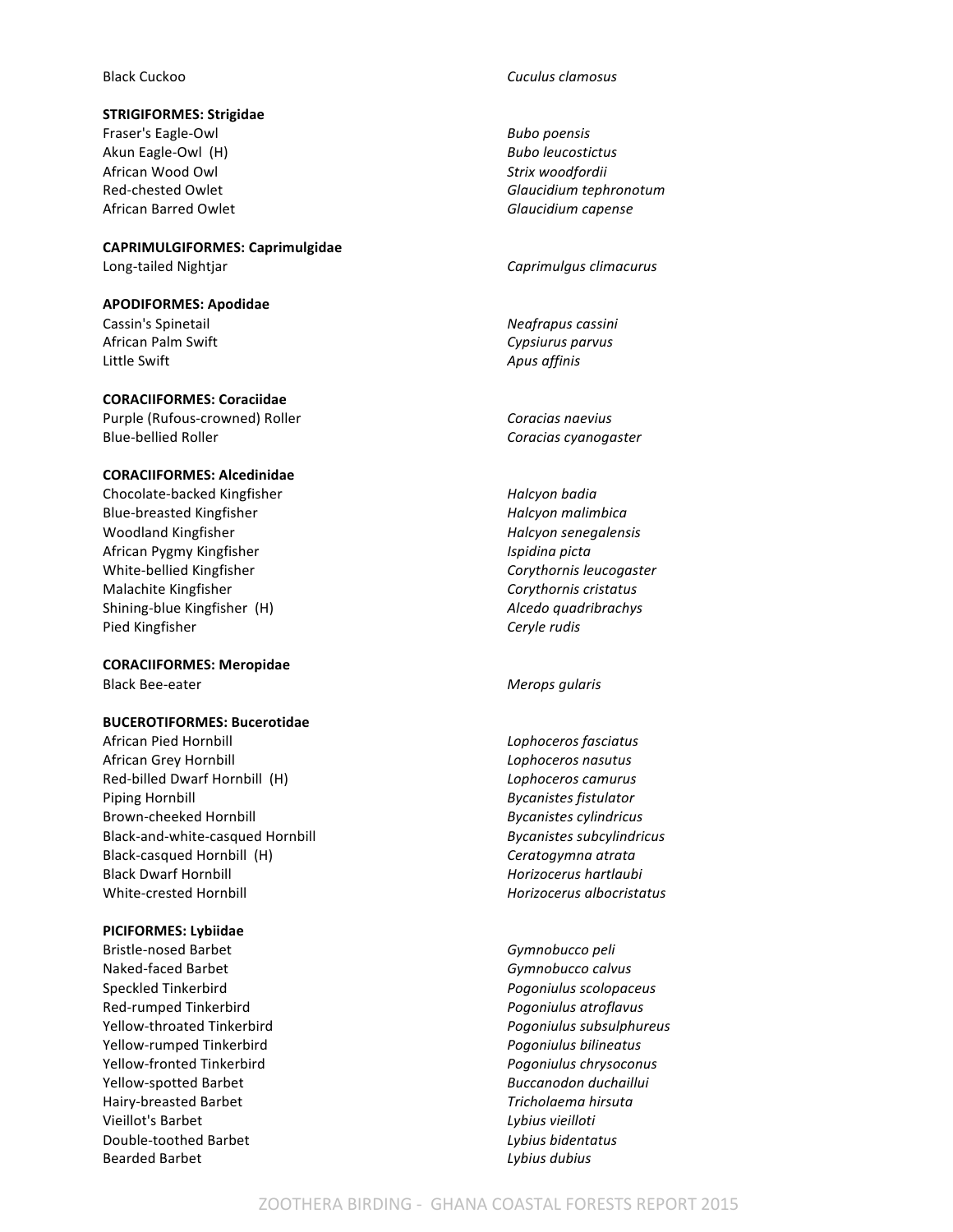## **PICIFORMES: Indicatoridae** Cassin's Honeybird *Prodotiscus insignis*

### **PICIFORMES: Picidae**

African Piculet **African** Piculet **Sasia africana** Little Green Woodpecker **Campethera maculosa** Campethera maculosa Buff-spotted Woodpecker **Campethera** nivosa Cardinal'Woodpecker *Dendropicos+fuscescens* Melancholy'Woodpecker *Dendropicos+lugubris* Fire-bellied Woodpecker *Dendropicos pyrrhogaster* 

## **FALCONIFORMES: Falconidae** Grey Kestrel **Falco** ardosiaceus

**PSITTACIFORMES: Psittacidae** Senegal Parrot *Poicephalus senegalus* 

### **PASSERIFORMES: Eurylaimidae** Rufous-sided Broadbill **No. 2018** Smithornis rufolateralis

# **PASSERIFORMES:%Platysteiridae**

African Shrike-flycatcher *Megabyas flammulatus Megabyas flammulatus* Black-and-white Shrike-flycatcher (H) *Bias musicus* Senegal'Batis *Batis+senegalensis* Chestnut Wattle-eye *Dyaphorophyia castanea* West African Batis **Batis Batis** *Batis poensis occulta* Brown-throated (Common) Wattle-eye *Platysteira cyanea* Red-cheeked Wattle-eye *Platysteira blissetti* 

# **PASSERIFORMES: Prionopidae**

Red-billed Helmetshrike *Prionops caniceps* 

# **PASSERIFORMES: Malaconotidae**

Orange-breasted Bushshrike (H) **Chlorophoneus sulfureopectus** Black-crowned Tchagra **Mateuralism and Tchagra** *Tchagra senegalus* Sabine's Puffback **Dryoscopus** sabini Northern'Puffback *Dryoscopus+gambensis* Lowland Sooty Boubou (H) **Laniarius** Laniarius *Laniarius Ieucorhynchus* YellowDcrowned'Gonolek *Laniarius+barbarus*

# **PASSERIFORMES: Campephagidae**

Blue Cuckooshrike *Coracina azurea Coracina azurea* 

**PASSERIFORMES:%Laniidae** Northern Fiscal *Lanius humeralis Lanius humeralis* 

# **PASSERIFORMES:%Oriolidae**

Western Black-headed Oriole *Oriolus brachyrynchus* Black-winged Oriole *Oriolus nigripennis* 

# **PASSERIFORMES:%Dicruridae** Shining Drongo *Dicrurus atripennis* Fork-tailed Drongo *Dicrurus adsimilis*

Velvet-mantled Drongo **Dices and Allen Control** Dicrurus modestus

## Yellow-billed Barbet **Trachyphonus** purpuratus **Trachyphonus** purpuratus

Lanner'Falcon *Falco+biarmicus*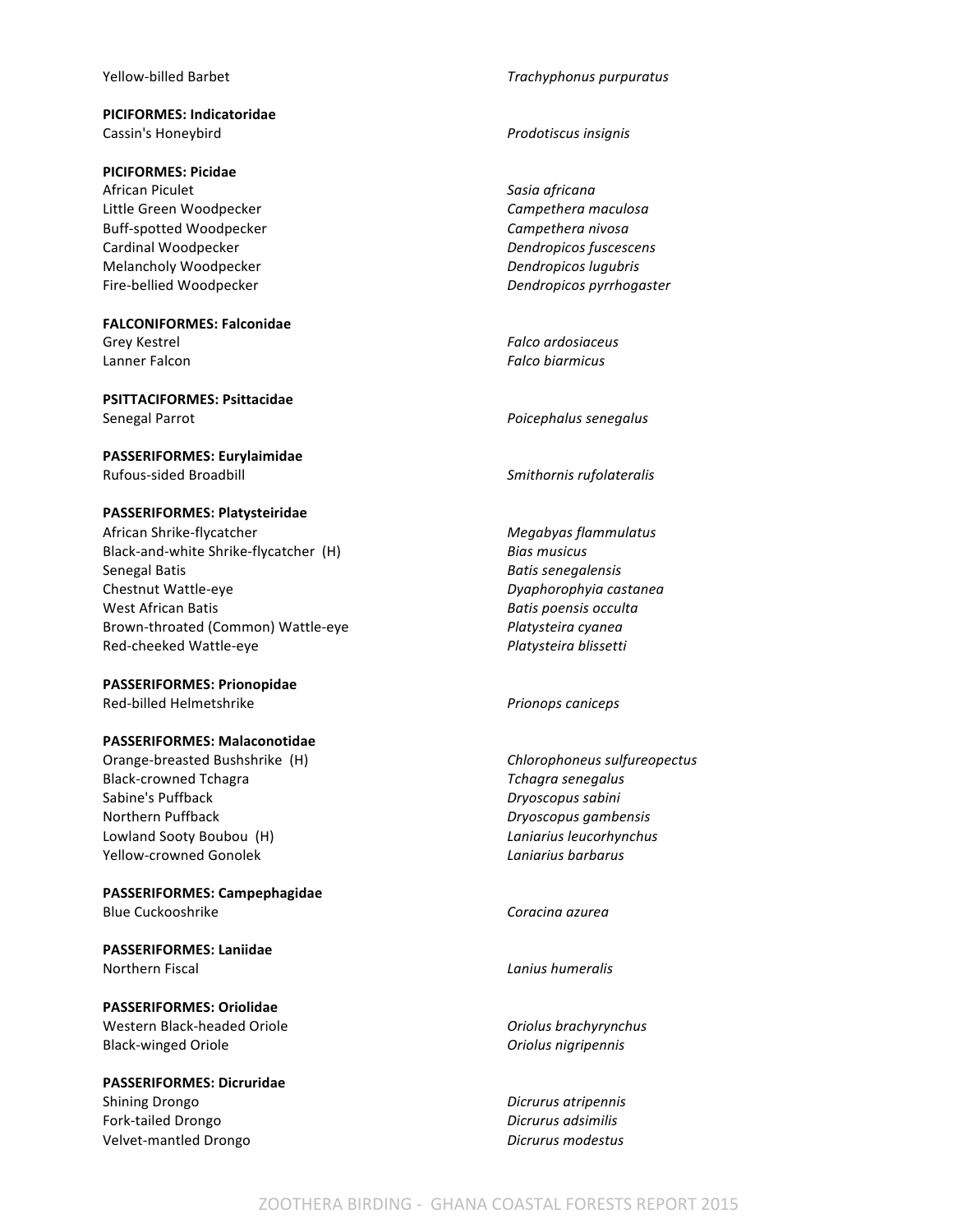**PASSERIFORMES: Monarchidae** Blue-headed Crested Flycatcher **Trochocercus** nitens Red-bellied Paradise Flycatcher **Terpsiphone** rufiventer **PASSERIFORMES: Corvidae** Pied Crow **Corvus** albus **PASSERIFORMES: Picathartidae** Yellow-headed Picathartes *Picathartes <i>Picathartes gymnocephalus Picathartes gymnocephalus* **PASSERIFORMES: Stenostiridae** Dusky'Crested'Flycatcher *Elminia+nigromitrata* **PASSERIFORMES: Paridae** White-shouldered Black Tit Melaniparus guineensis **PASSERIFORMES: Nicatoridae** Western Nicator **Nicator Nicator Nicator Nicator Nicator Nicator Nicator Nicator Nicator Nicator Nicator Nicator Nicator Nicator Nicator Nicator Nicator Nicator Nicator Nicator Nicat PASSERIFORMES: Alaudidae** Flappet'Lark *Mirafra+rufocinnamomea* **PASSERIFORMES: Pycnonotidae** 

**Common Bulbul** *Pycnonotus barbatus* Slender-billed Greenbul *Stelgidillas gracilirostris* Little'Greenbul *Eurillas+virens* Little'Grey'Greenbul *Eurillas+gracilis* Ansorge's Greenbul *Eurillas ansorgei* YellowDwhiskered'Greenbul *Eurillas+latirostris* Honeyguide'Greenbul *Baeopogon+indicator* Simple Greenbul **Challet Challet Christian Chlorocichla** simplex YellowDthroated'Leaflove *Atimastillas+flavicollis* Swamp Palm Bulbul *Thescelocichla leucopleura* Icterine Greenbul *Phyllastrephus icterinus* Red-tailed Bristlebill (H) **Bleda** syndactylus **Bleda** syndactylus Grey-headed Bristlebill **Bleeding Controller and Controller** Bleda canicapillus Western Bearded Greenbul *Criniger barbatus* Red-tailed Greenbul *Criniger calurus* Yellow-bearded Greenbul *Criniger olivaceus* Criniger olivaceus

# **PASSERIFORMES:%Hirundinidae**

Square-tailed Saw-wing *Psalidoprocne nitens* Barn Swallow *Hirundo rustica Hirundo rustica* Ethiopian Swallow **Hirundo** aethiopica White-throated Blue (White-bibbed) Swallow **Hirundo** nigrita Lesser Striped Swallow *Cecropis abyssinica* Mosque Swallow **Mosque Swallow Cecropis** senegalensis Preuss's'Cliff'Swallow *Petrochelidon+preussi*

### **PASSERIFORMES: Macrosphenidae**

African'Moustached'Warbler *Melocichla+mentalis* Kemp's'Longbill''(H) *Macrosphenus kempi* Grey Longbill **Macrosphenus** concolor Green Crombec *Sylvietta virens* 

**PASSERIFORMES: Erythrocercidae** Chestnut-capped Flycatcher **Example 2018** Erythrocercus mccallii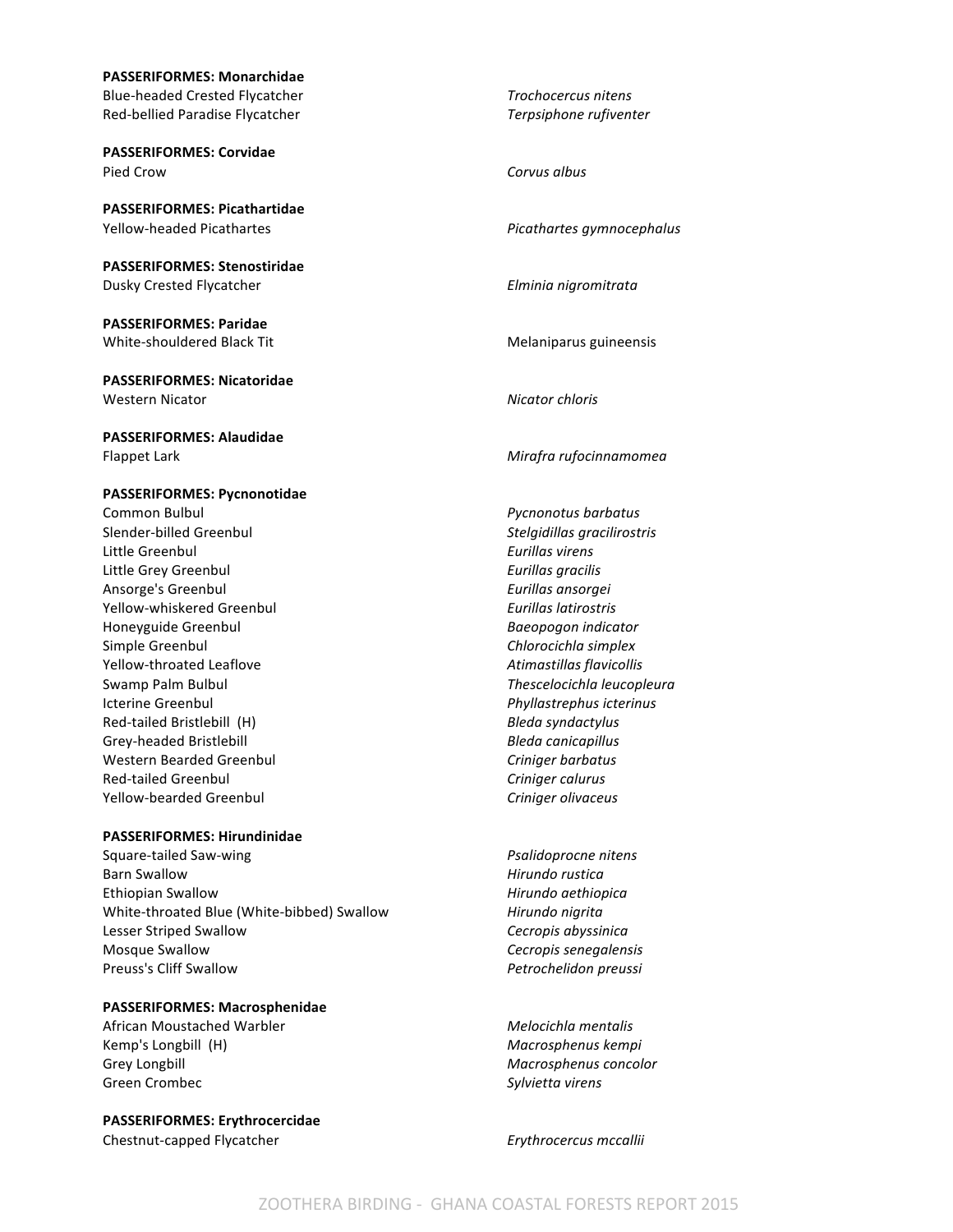### **PASSERIFORMES: Incertae Sedis 1**

### **PASSERIFORMES: Cisticolidae**

Red-faced Cisticola **Cisticola Cisticola Cisticola Cisticola Cisticola Cisticola** Singing'Cisticola *Cisticola+cantans* Whistling Cisticola **Cisticola Cisticola Cisticola** *Cisticola lateralis* Croaking'Cisticola *Cisticola+natalensis* Siffling (Short-winged) Cisticola *Cisticola Cisticola Cisticola brachypterus* Tawny-flanked Prinia **Princess Princess** *Prinia subflava* Red-winged Warbler (H) **Heliolais** erythropterus Sharpe's Apalis **Apalis Apalis Apalis Apalis** sharpii Oriole'Warbler *Hypergerus+atriceps* Grey-backed Camaroptera **Camaroptera Camaroptera** *Camaroptera brevicaudata* Yellow-browed Camaroptera **Camaroptera** *Camaroptera superciliaris* Olive-green Camaroptera **Camaroptera** *Camaroptera chloronota* Rufous-crowned Eremomela **Eremomela Exemple 2** Eremomela badiceps

### **PASSERIFORMES:%Pellorneidae**

Blackcap Illadopsis *Illadopsis Illadopsis Illadopsis Cleaveri* Puvel's'Illadopsis *Illadopsis+puveli*

**PASSERIFORMES:%Leiothrichidae** Blackcap Babbler *Turdoides reinwardtii* 

**PASSERIFORMES: Hyliotidae** Violet-backed Hyliota **Microsoft Contract Accord** *Hyliota violacea* 

**PASSERIFORMES: Sturnidae Copper-tailed Starling**  The Copper-cupre occupred a New York *Hylopsar cupreocauda* Splendid'Starling *Lamprotornis+splendidus* Violet-backed Starling **Cinnyricinclus** *Cinnyricinclus leucogaster* Chestnut-winged Starling **Chestnut-winged** Starling *Onychognathus fulgidus* 

# **PASSERIFORMES:%Turdidae**

Finsch's'Flycatcher Thrush *Stizorhina+finschi* African'Thrush *Turdus+pelios*

### **PASSERIFORMES: Muscicapidae**

White-tailed Alethe<br>
Alethe diademata Fraser's (African) Forest Flycatcher *Fraseria ocreata Fraseria ocreata* Grey (Lead-coloured) Tit-Flycatcher *Myioparus plumbeus Myioparus plumbeus* Northern'Black'Flycatcher *Melaenornis+edolioides* Spotted Flycatcher **Muscicapa** striata Ashy'Flycatcher *Muscicapa+caerulescens* Cassin's'Flycatcher *Muscicapa+cassini* Dusky-blue Flycatcher **Muscicapa** comitata **Muscicapa** comitata Ussher's Flycatcher **Muscicapa** ussheri Blue-shouldered Robin-Chat (H) **Cossypha-cyanocampter Cossypha-cyanocampter** Snowy-crowned Robin-Chat **Cossyphaniveicapilla** Forest'Robin *Stiphrornis+erythrothorax* White-crowned Cliff Chat *Thamnolaea coronata* 

**PASSERIFORMES: Nectariniidae** Fraser's'Sunbird *Deleornis+fraseri* Mangrove'(Brown)'Sunbird *Anthreptes+gabonicus*

Green Hylia **Andrew Aylia Hylia** *Hylia prasina* Tit'Hylia *Pholidornis+rushiae*

Brown Illadopsis **Illadopsis** *Illadopsis fulvescens*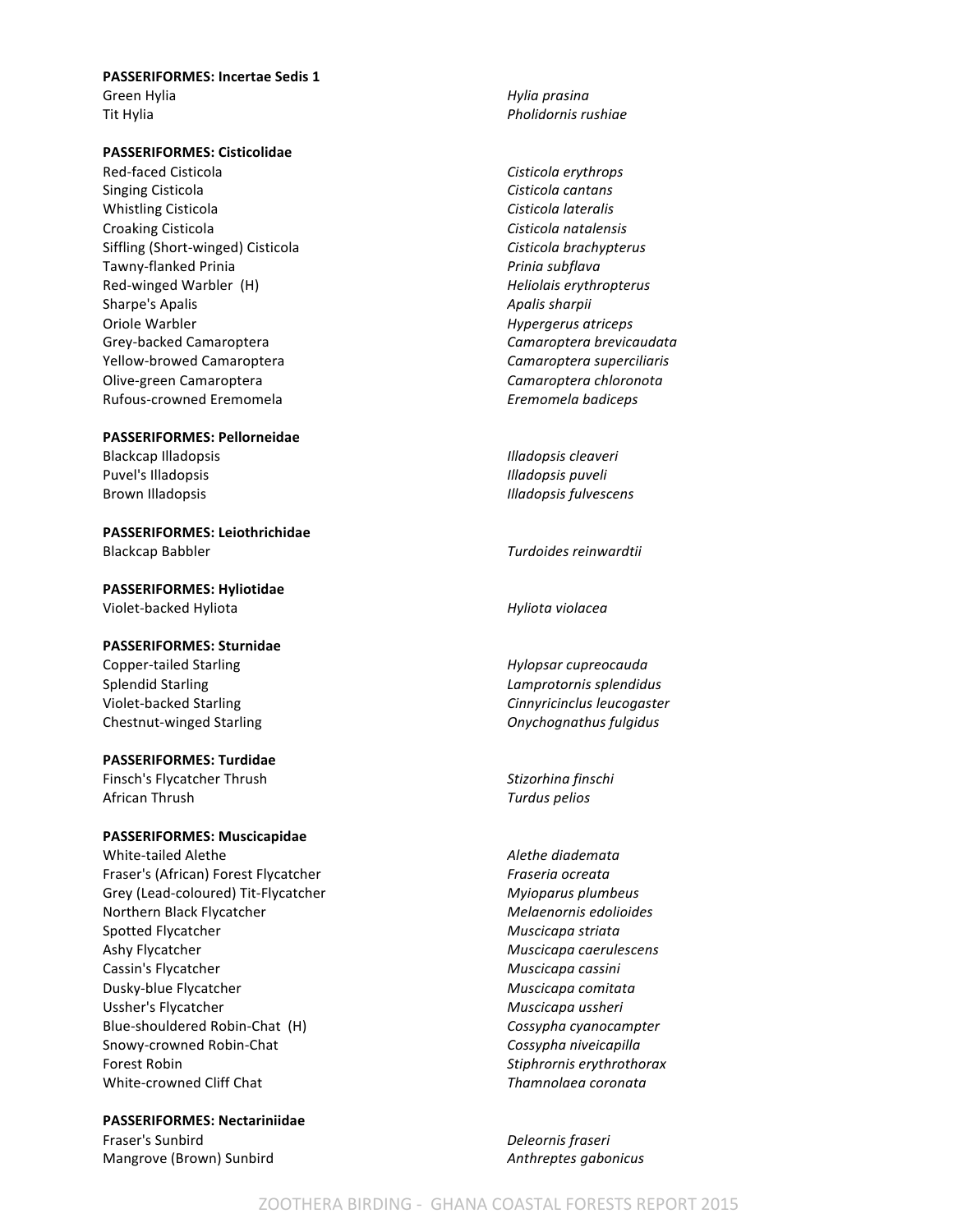Little Green Sunbird **Anthreptes** seimundi Green (Grey-chinned) Sunbird *Anthreptes rectirostris Anthreptes rectirostris* Collared'Sunbird *Hedydipna+collaris* Reichenbach's'Sunbird *Anabathmis+reichenbachii* Blue-throated Brown Sunbird **Cyanomitra** cyanolaema Western'Olive'Sunbird *Cyanomitra+obscura+guineensis* Buff-throated Sunbird **Chalcomitra adelberti** Scarlet-chested Sunbird **Chalcomitra** senegalensis Olive-bellied Sunbird **Cinnyris** chloropygius **Cinnyris** Tiny Sunbird **Cinnyris** minullus Splendid'Sunbird *Cinnyris+coccinigastrus* Johanna's'Sunbird *Cinnyris+johannae* Superb Sunbird **Cinnyris** superbus **Cinnyris** superbus Copper Sunbird **Copper's** Copper Sunbird **Copper** Sunbird **Copper** Sundament Copper Sundament Copper Sundament Copper Sundament Copper Sundament Copper Sundament Copper Sundament Copper Sundament Copper Sundament Copper Su

## **PASSERIFORMES: Passeridae**

Northern Grey-headed Sparrow *Passer griseus* 

### **PASSERIFORMES: Ploceidae**

Black-necked Weaver *Ploceus nigricollis* Orange Weaver *Ploceus aurantius Ploceus aurantius* Village Weaver *Ploceus cucullatus* **Ploceus** cucullatus *Ploceus cucullatus* Vieillot's Black Weaver *Ploceus nigerrimus* YellowDmantled'Weaver *Ploceus+tricolor* Preuss's Weaver *Ploceus preussi* Red-vented Malimbe *Malimbus scutatus* Blue-billed (Gray's) Malimbe *Malimbus nitens* Red-headed Malimbe *Malimbus rubricollis* Crested'Malimbe *Malimbus+malimbicus* Black-winged Red Bishop *Euplectes hordeaceus* Yellow-shouldered Widowbird **Fundame Control Control** *Euplectes macroura* 

## **PASSERIFORMES: Estrildidae**

Red-fronted Antpecker *Parmoptila rubrifrons Parmoptila rubrifrons* White-breasted Nigrita **Nightland** *Nigrita Nigrita fusconotus* Chestnut-breasted Nigrita **Nigrita** *Nigrita bicolor* Grey-headed Nigrita *Nigrita* **Nigrita** *Nigrita canicapillus* Black-bellied Seedcracker *Pyrenestes ostrinus* Western Bluebill *Spermophaga+haematina* Bar-breasted Firefinch **Lagonosticta** rufopicta Orange-cheeked Waxbill **Extriculate Extriculate Act Contract Contract Contract Contract Contract Contract Contract Contract Contract Contract Contract Contract Contract Contract Contract Contract Contract Contract Contract** Black-rumped Waxbill **Estributed** Contains a set of the estribution of the estribution of the estribution of the estribution of the estimate of the estimate of the estimate of the estimate of the estimate of the estimate o Bronze Mannikin *Bronze's Mannikin* **Lonchura** cucullata Black-and-white Mannikin **and During the Contrator** *Lonchura bicolor* 

**PASSERIFORMES: Viduidae** Pin-tailed Whydah **Vidua** macroura

**PASSERIFORMES:%Motacillidae**

Yellow-throated Longclaw *Macronyx croceus*